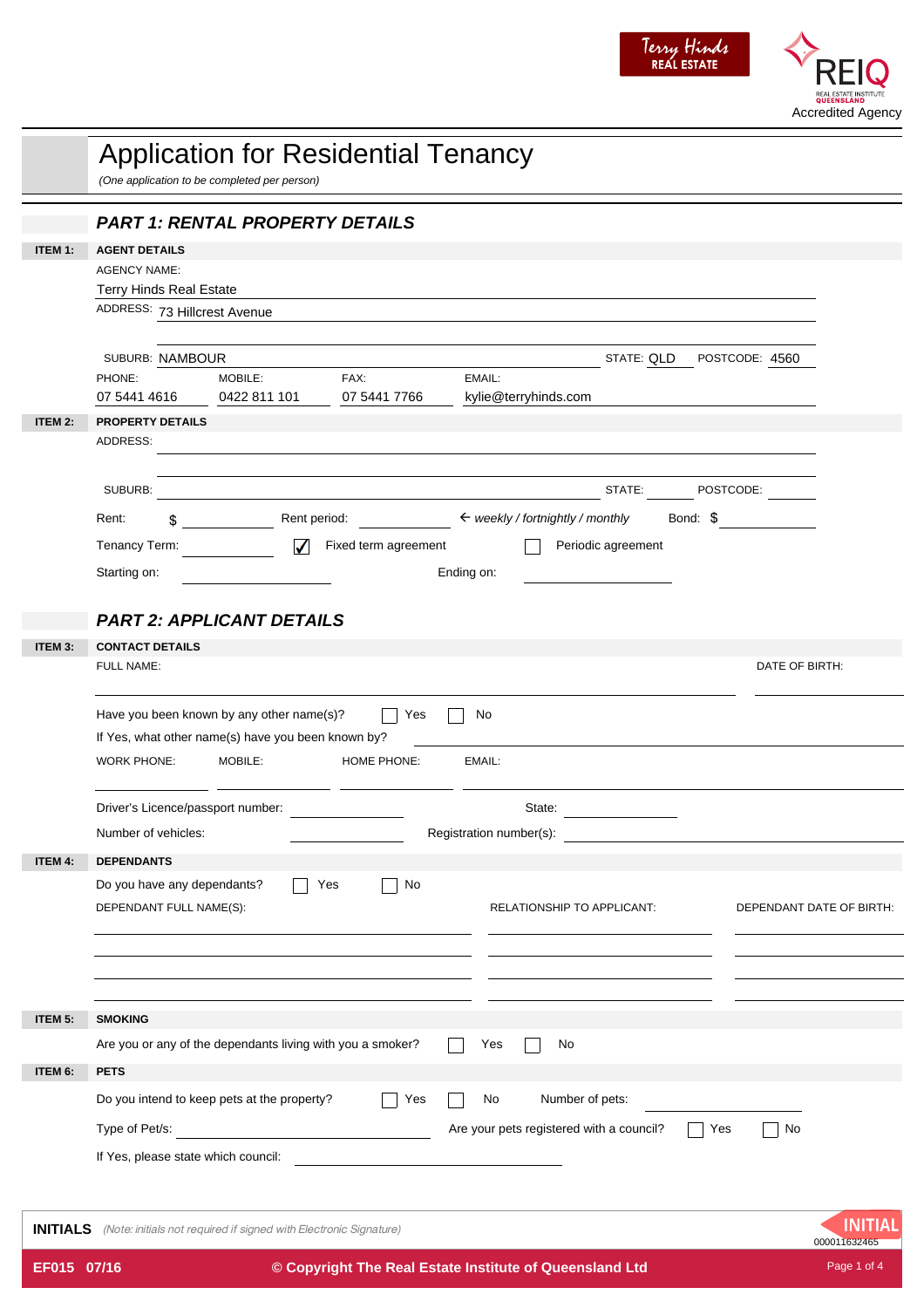## **ITEM 7: APPLICANTS ADDRESS HISTORY**

|                 | <b>CURRENT RESIDENTIAL ADDRESS:</b>                                                                                                                                                                                                                                                                                                                                                                                                                          |           |  |
|-----------------|--------------------------------------------------------------------------------------------------------------------------------------------------------------------------------------------------------------------------------------------------------------------------------------------------------------------------------------------------------------------------------------------------------------------------------------------------------------|-----------|--|
|                 | SUBURB:<br>STATE:<br>TYPE OF OCCUPANCY:<br>PERIOD OF OCCUPANCY:<br>Rent<br>Other: $\rightarrow$<br>Owner<br>CURRENT AGENT/LESSOR (If renting):                                                                                                                                                                                                                                                                                                               | POSTCODE: |  |
|                 | <b>AGENT/LESSOR PHONE:</b><br>FAX:<br>EMAIL:                                                                                                                                                                                                                                                                                                                                                                                                                 |           |  |
|                 | <b>CURRENT RENT</b><br><b>REASON FOR LEAVING:</b><br>\$<br>$\leftarrow$ weekly / fortnightly / monthly<br>Rent period:<br>PREVIOUS RESIDENTIAL ADDRESS:                                                                                                                                                                                                                                                                                                      |           |  |
|                 | SUBURB:<br>STATE:<br>PERIOD OF OCCUPANCY:<br>TYPE OF OCCUPANCY:<br>Rent<br>Other: $\rightarrow$<br>Owner                                                                                                                                                                                                                                                                                                                                                     | POSTCODE: |  |
|                 | PREVIOUS AGENT/LESSOR:                                                                                                                                                                                                                                                                                                                                                                                                                                       |           |  |
|                 | FAX:<br><b>AGENT/LESSOR PHONE:</b><br>EMAIL:                                                                                                                                                                                                                                                                                                                                                                                                                 |           |  |
|                 | <b>REASON FOR LEAVING:</b><br>PREVIOUS RENT:<br>$\leftarrow$ weekly / fortnightly / monthly<br>\$<br>Rent period:                                                                                                                                                                                                                                                                                                                                            |           |  |
| ITEM 8:         | <b>EMPLOYMENT DETAILS</b><br>No (if no, please provide details of previous employer, if any)<br>Are you employed?<br>Yes<br>Self employed<br>Employment status:<br>Full time<br>Contract<br>Part time<br>Casual<br><b>OCCUPATION:</b><br>NET INCOME (per week)<br>\$<br>DATE COMMENCED EMPLOYMENT (approx.)<br>DATE TERMINATED EMPLOYMENT (if any):<br><b>EMPLOYER/BUSINESS NAME:</b><br>ADDRESS:<br>STATE: POSTCODE:<br>SUBURB:<br>FAX:<br>EMAIL:<br>PHONE: |           |  |
|                 | IF SELF EMPLOYED, ACCOUNTANT'S NAME:                                                                                                                                                                                                                                                                                                                                                                                                                         | PHONE:    |  |
| ITEM 9:         | <b>CENTRELINK PAYMENTS</b><br>Are you receiving any regular Centrelink payments?<br>Yes<br>No<br>DESCRIPTION OF PAYMENT(S):                                                                                                                                                                                                                                                                                                                                  |           |  |
|                 | TOTAL INCOME (PER WEEK):<br>DATE PAYMENTS COMMENCED:<br>\$                                                                                                                                                                                                                                                                                                                                                                                                   |           |  |
| <b>ITEM 10:</b> | <b>STUDENT DETAILS</b><br>Are you studying full time?<br>Yes<br>No<br>NAME OF EDUCATION INSTITUTION YOU ARE CURRENTLY ATTENDING:<br>STUDENT IDENTIFICATION NUMBER:                                                                                                                                                                                                                                                                                           |           |  |
|                 | If yes, Visa expiry date:<br>Are you an overseas student?<br>Yes<br>No                                                                                                                                                                                                                                                                                                                                                                                       |           |  |

**INITIALS** (Note: initials not required if signed with Electronic Signature)

1NITIAL 000011632465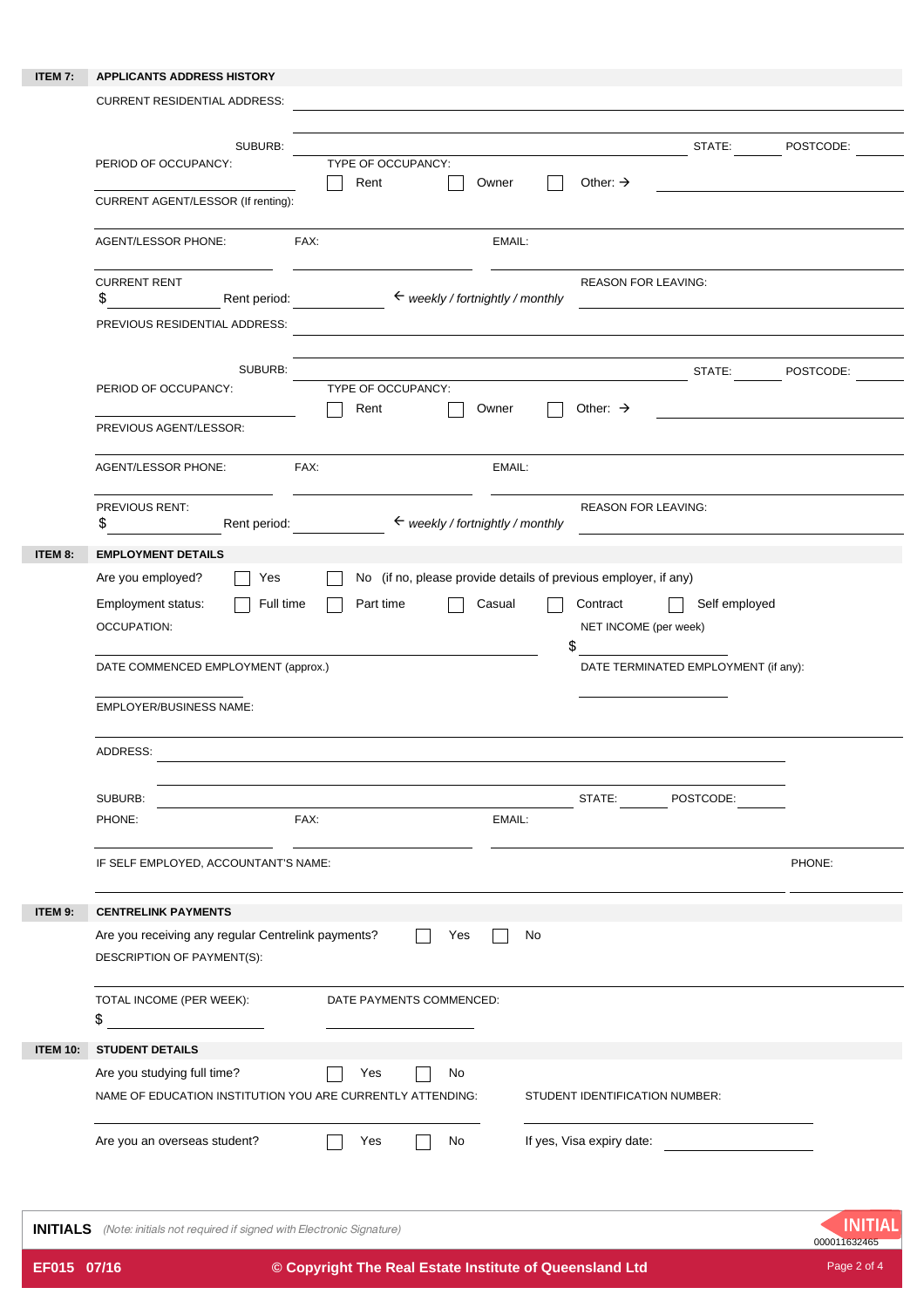| <b>ITEM 11:</b> | PERSONAL REFERENCES                                                                                                                                                                   |                                                             |                            |                                   |                      |  |  |
|-----------------|---------------------------------------------------------------------------------------------------------------------------------------------------------------------------------------|-------------------------------------------------------------|----------------------------|-----------------------------------|----------------------|--|--|
|                 | Please do not list relatives, another applicant or partners and provide business hours contact numbers.<br><b>REFEREE 1:</b>                                                          | <b>RELATIONSHIP:</b>                                        |                            |                                   |                      |  |  |
|                 | ADDRESS:                                                                                                                                                                              | PHONE/MOBILE:                                               |                            |                                   |                      |  |  |
|                 | SUBURB:                                                                                                                                                                               | <b>STATE:</b> POSTCODE:                                     |                            |                                   |                      |  |  |
|                 | REFEREE 2:                                                                                                                                                                            |                                                             |                            |                                   | <b>RELATIONSHIP:</b> |  |  |
|                 | ADDRESS:                                                                                                                                                                              |                                                             |                            |                                   |                      |  |  |
|                 |                                                                                                                                                                                       |                                                             |                            |                                   | PHONE/MOBILE:        |  |  |
|                 | SUBURB:                                                                                                                                                                               |                                                             |                            |                                   |                      |  |  |
| <b>ITEM 12:</b> | PERSONAL REPRESENTATIVE                                                                                                                                                               |                                                             |                            |                                   |                      |  |  |
|                 | i.e. preferred person(s) to be contacted in the event of an emergency.                                                                                                                |                                                             |                            |                                   |                      |  |  |
|                 | <b>REPRESENTATIVE 1:</b>                                                                                                                                                              | <b>RELATIONSHIP:</b>                                        |                            |                                   |                      |  |  |
|                 | ADDRESS:                                                                                                                                                                              |                                                             |                            |                                   |                      |  |  |
|                 |                                                                                                                                                                                       |                                                             |                            |                                   | PHONE/MOBILE:        |  |  |
|                 | SUBURB:                                                                                                                                                                               |                                                             |                            |                                   |                      |  |  |
|                 | <b>REPRESENTATIVE 2:</b>                                                                                                                                                              |                                                             |                            |                                   | RELATIONSHIP:        |  |  |
|                 | ADDRESS:                                                                                                                                                                              | <u> 1989 - Johann Stoff, amerikansk politiker (d. 1989)</u> |                            |                                   |                      |  |  |
|                 |                                                                                                                                                                                       |                                                             |                            |                                   | PHONE/MOBILE:        |  |  |
|                 | SUBURB:                                                                                                                                                                               |                                                             |                            |                                   | STATE: POSTCODE:     |  |  |
|                 | <b>PART 3: SUPPORTING DOCUMENTS</b>                                                                                                                                                   |                                                             |                            |                                   |                      |  |  |
| <b>ITEM 13:</b> | <b>IDENTIFICATION</b>                                                                                                                                                                 |                                                             |                            |                                   |                      |  |  |
|                 | You are required to meet a 100 point identification criterion upon submission of your application.<br>The Agent/Lessor may photocopy any item and retain as part of your application. |                                                             |                            |                                   |                      |  |  |
|                 | Please tick the identifying documents you have provided with your application.                                                                                                        |                                                             |                            |                                   |                      |  |  |
|                 | IMPORTANT: At least one form of Photo Identification MUST be provided.                                                                                                                |                                                             |                            |                                   |                      |  |  |
|                 | <b>70 Points</b>                                                                                                                                                                      |                                                             |                            |                                   |                      |  |  |
|                 | Passport                                                                                                                                                                              |                                                             | Citizenship certificate    |                                   |                      |  |  |
|                 | <b>40 Points</b>                                                                                                                                                                      |                                                             |                            |                                   |                      |  |  |
|                 | Australian Driver's Licence<br>Student Photo ID<br>Department of Veterans Affairs card                                                                                                |                                                             |                            |                                   |                      |  |  |
|                 | Proof of age card<br>Centrelink card                                                                                                                                                  |                                                             |                            | State/Federal Government Photo ID |                      |  |  |
|                 | 25 Points                                                                                                                                                                             |                                                             |                            |                                   |                      |  |  |
|                 | Medicare card<br>Council rates notice                                                                                                                                                 |                                                             | Motor vehicle registration |                                   |                      |  |  |
|                 | Telephone bill<br>Electricity bill<br>Gas bill                                                                                                                                        |                                                             |                            |                                   |                      |  |  |
|                 | Tenancy History Ledger                                                                                                                                                                | <b>Bank statement</b>                                       |                            | Credit card statement             |                      |  |  |
|                 | Last FOUR rent receipts                                                                                                                                                               | Rent bond receipt                                           |                            | Previous tenancy agreement        |                      |  |  |
| <b>ITEM 14:</b> | PROOF OF INCOME                                                                                                                                                                       |                                                             |                            |                                   |                      |  |  |
|                 | You are also required to supply the Agent/Lessor with proof of your income upon submission of your application.                                                                       |                                                             |                            |                                   |                      |  |  |
|                 | Employed:<br>Last TWO pay slips.                                                                                                                                                      |                                                             |                            |                                   |                      |  |  |
|                 | Self employed:<br>Bank statements, Group Certificate, Tax Return or Accountant's letter.                                                                                              |                                                             |                            |                                   |                      |  |  |

**Not employed:** Centrelink statement.

**INITIALS** (Note: initials not required if signed with Electronic Signature)